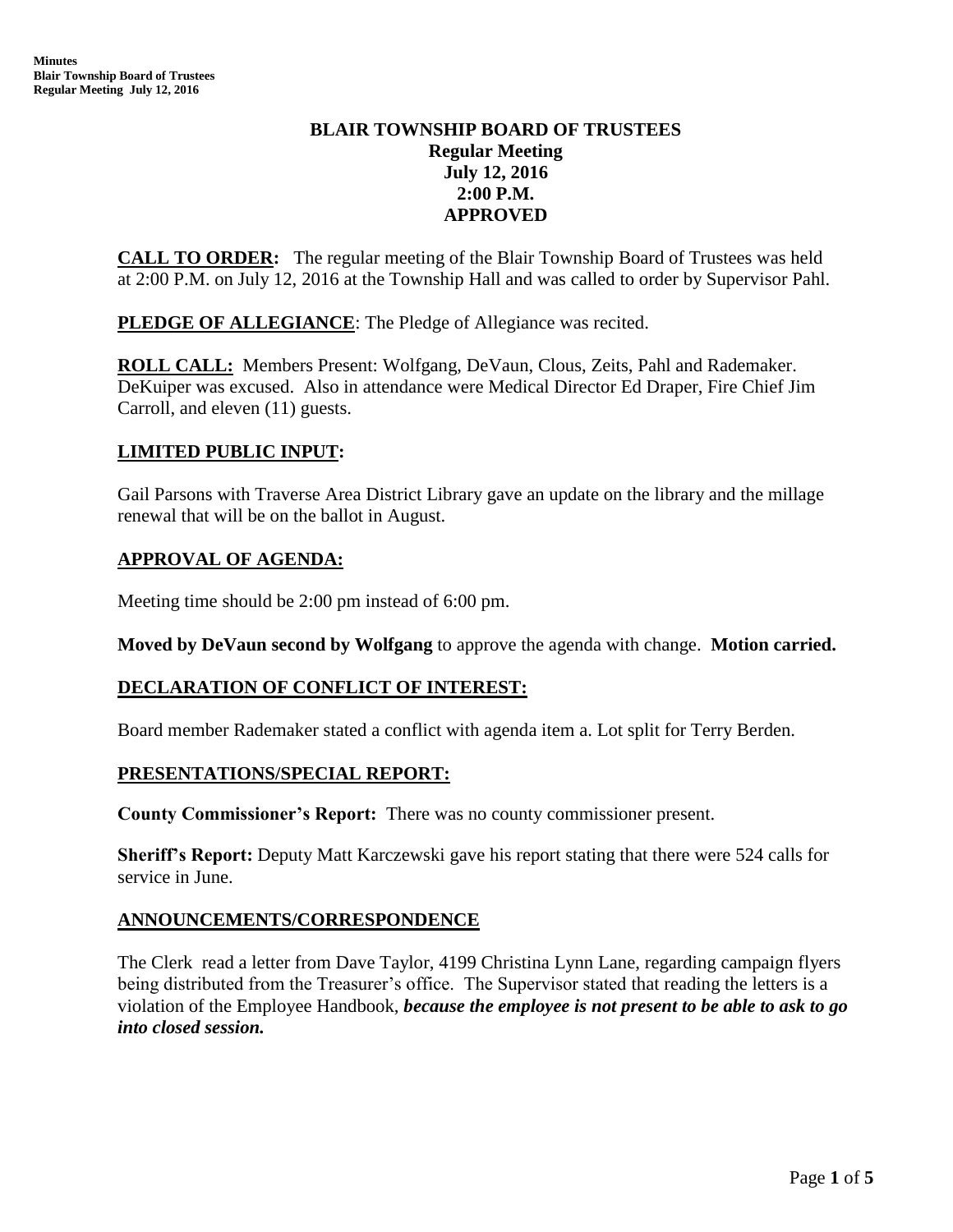The Supervisor stated that he filed a complaint with the board back in January and nothing has been done about it, so he will be suing the Township and four of the board members.

| FUND                      | <b>CHECK NUMBERS</b> | <b>TOTALS</b> |           | <b>REPORTS</b>          |
|---------------------------|----------------------|---------------|-----------|-------------------------|
| General Fund              | #32250-#32318        | \$            | 72,101.73 | <b>Assessing Report</b> |
| Ambulance Fund            | #17481-#17530        |               | 57,587.22 | <b>EMS</b> Report       |
| Fire and Police Fund      | #10839 -#10871       |               | 32,111.94 | Fire Dept. Report       |
| Trust & Agency Fund       | #1872-#1882          | \$            | 323.00    | Supervisor's Report     |
| Sewer Bill Fund           | #1758-#1767          | \$            | 25,149.27 | Treasurer's Report      |
| Sewer Assmt. Fund         | $# - 0 -$            | \$            | 31.69     | Water Dept. Report      |
| Water Assmt, Fund         | #1257                | \$            | 196.73    | Zoning Report           |
| Water Bill Fund           | #4784-#4813          | \$            | 49,496.13 | Minutes June 14, 2016   |
| <b>RD RRI Account</b>     | $# -0-$              | \$            | $-0-$     | <b>Regular Meeting</b>  |
| <b>RD</b> Debt Retirement | $# -0-$              | \$            | -0-       | Minutes June 29, 2016   |
| Milfoil Fund              | $# -() -$            |               | $-0-$     | Joint Meeting           |

# **CONSENT CALENDAR**:

 Board member Wolfgang asked that the General Fund Register and the June 29, 2016 Joint Meeting minutes be removed. Nicole Blonshine asked that the Supervisor's report be removed.

 **Moved by Wolfgang second by Rademaker** to approve the Consent Calendar with the exception of the General Fund Register, the Minutes of July 29, 2016 and the Supervisor's Report. **Yes:** Pahl, Rademaker Wolfgang, DeVaun, Clous and Zeits. **No:** None. **Motion carried.**

Board member Wolfgang asked that check #32321 for \$1,875.00 paid to Choices, Inc. be added to the General Fund Register. She also asked that Bob Boeve be added to the members present at the June 29, 2016 Joint meeting.

 Nicole Blonshine questioned what is in the Supervisor's report and why it isn't put out for the public.

 **Moved by Clous second by Zeits** to approve the Supervisor's Report, the General Fund Register and the minutes of the June 29, 2016 Joint Meeting. **Yes**: Rademaker (except for the June 29, 2016 minutes because I did not attend that meeting), Wolfgang, DeVaun, Clous, Zeits, and Pahl. **No:** None. **Motion carried.**

### **UNFINISHED BUSINESS**:

#### Tiles for Playground

 **Moved by DeVaun second by Clous** to approve replacing the artificial surface with Surface America, not to exceed \$64,000.00, with the additional funds to be taken out of fund balance. **Yes:** Clous, Zeits, Pahl, Rademaker, Wolfgang and DeVaun. **No:** None. **Motion carried**.

Board member Rademaker left the meeting room.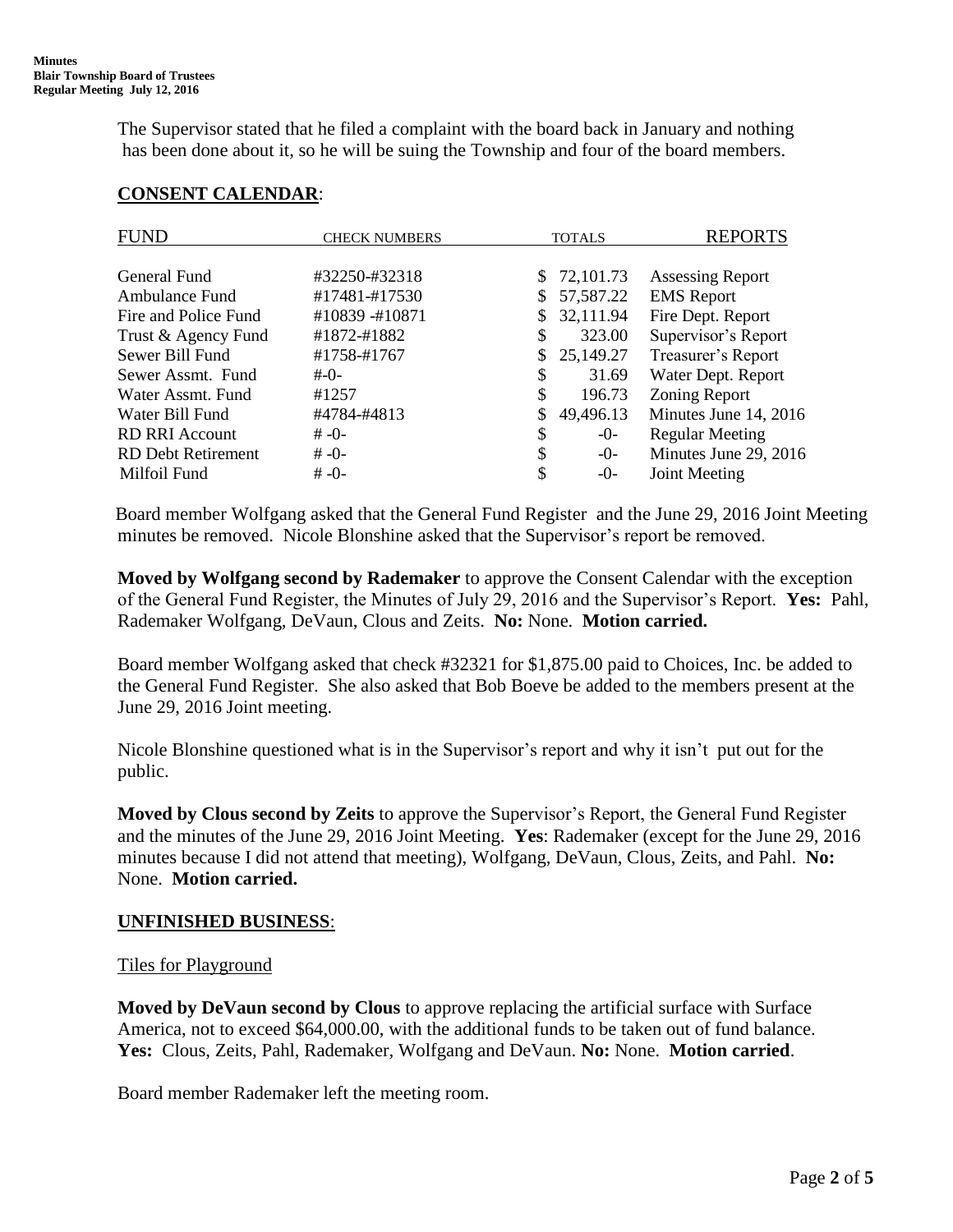### **NEW BUSINESS:**

#### a. **Lot Split**

**Moved by DeVaun second by Wolfgang** to approve the lot split in Stepke Plat for Terry Burden. **Yes:** Clous, Zeits, DeKuiper, Pahl, Rademaker, Wolfgang and DeVaun. **No:** None. **Motion carried.**

Board member Rademaker rejoined the board.

#### **b. Attorney Fees**

Supervisor Pahl stated that since we began to allow the Zoning Administrator, Assessor, and Trustees to call the Township Attorney as needed, we have been spending more on these fees. *spent approximately \$7,000.00 per month.* 

#### **c. Contract with Northwest Michigan Fair**

Supervisor Pahl questioned why the contract states that spouses will be admitted free of charge, and also had questions regarding the first aid station.

**Moved by Clous second by Rademaker** to approve the contract with Northwest Michigan Fair for \$2,380.00 with the deletion of #7. **Yes**: Pahl, Rademaker, Wolfgang, DeVaun, Clous and Zeits. **No**: None. **Motion carried.**

#### **d. Purchase of Thermal Imager**

Fire Chief Carroll stated his request.

**Moved by Wolfgang second by Clous** to approve the purchase of a Thermal Imager in the amount of \$5,175.00. **Yes:** DeVaun, Clous, Zeits, Pahl, Rademaker, and Wolfgang. **No:** None**. Motion carried**.

### **e. Contract with Fieldwork Services**

Aaron Plowman updated the board on their progress.

**Moved by DeVaun second by Clous** to approve the contract with Fieldwork Services in the amount of \$22,500.00. **Yes**: Wolfgang, DeVaun, Clous, Zeits, Pahl and Rademaker. **No:** None. **Motion carried.**

### **f. Recording Secretary**

The board discussed the applications received.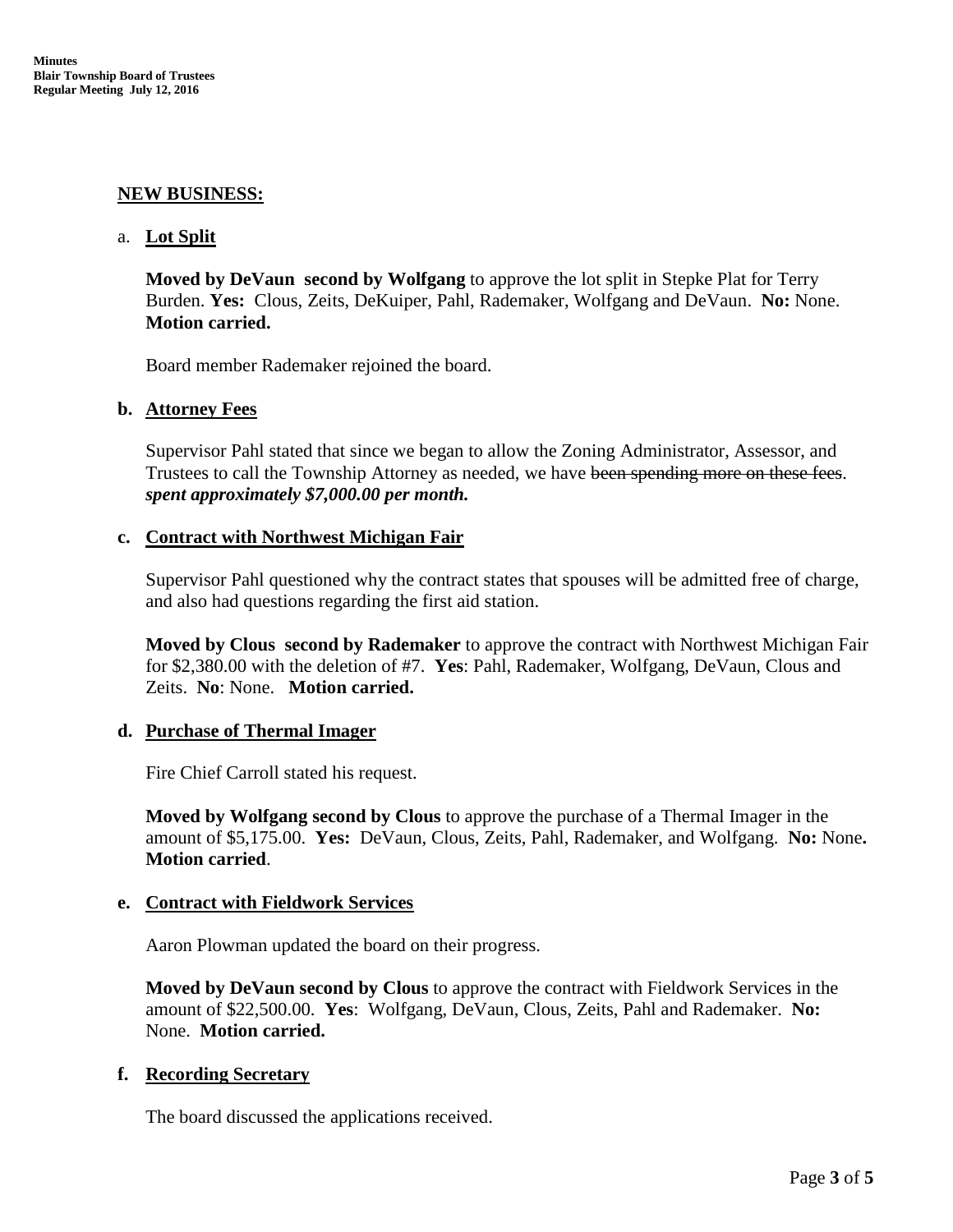**Moved by Wolfgang second by Zeits** to appoint Pahl, Wolfgang and Clous to the interview committee and to interview Tara Smith and Karen McIntyre. **Motion carried.**

### **g. Rich Powell Media Update**

Rich updated the board on the public service announcements and explained what is involved to complete phase II of the media system.

**Moved by DeVaun second by Clous** to authorize the Supervisor to spend up to \$5,000.00 from the PEG Fund for a television monitor for the meeting room. **Yes:** Zeits, Pahl, Rademaker, Wolfgang, DeVaun, and Clous**. No:** None. **Motion carried.**

#### **h. Library Committee Update**

Gloria VanHoose reported that they would like to purchase the Farm Bureau building and asked the Township to donate \$100,000.00. No action taken on this item.

### **i. EMS Contracts**

Medical Director Draper presented the contracts.

**Moved by DeVaun second by Rademaker** to authorize the Supervisor to sign the contracts with Fife Lake, Mesick, and Green Lake. **Yes:** Rademaker, Wolfgang, DeVaun, Clous, Zeits, and Pahl. **No:** None. **Motion carried.**

### **PUBLIC INPUT:**

Nicole Blonshine 3257 County Road 633, spoke regarding the violation of the Michigan Campaign Finance Act, stating that she wants the public to know that the flyer being handed out is not endorsed by the Township.

Mary Coyne, 4815 Luanne Lane, spoke regarding fireworks and how the Ordinance is not being enforced.

Sue Pahl, 3048 Blair Townhall Rd., spoke regarding unethical behavior *by the Clerk and Trustees Rademaker, Clous and Zeits.*

Don Smith, 5700 Blair Townhall Rd., also spoke regarding the violation of the Michigan Campaign Finance Act.

Duane Boroughf, 2208 Grouse Drive, spoke regarding renters.

Penni Shafer, 2829 Conetree Road, also spoke regarding the violation of the Michigan Campaign Finance Act.

Dave Taylor, 4199 Christina Lynn Lane, stated that had Larry Fleis not gotten cancer, and he not had heart surgery, Pat Pahl would have been recalled.